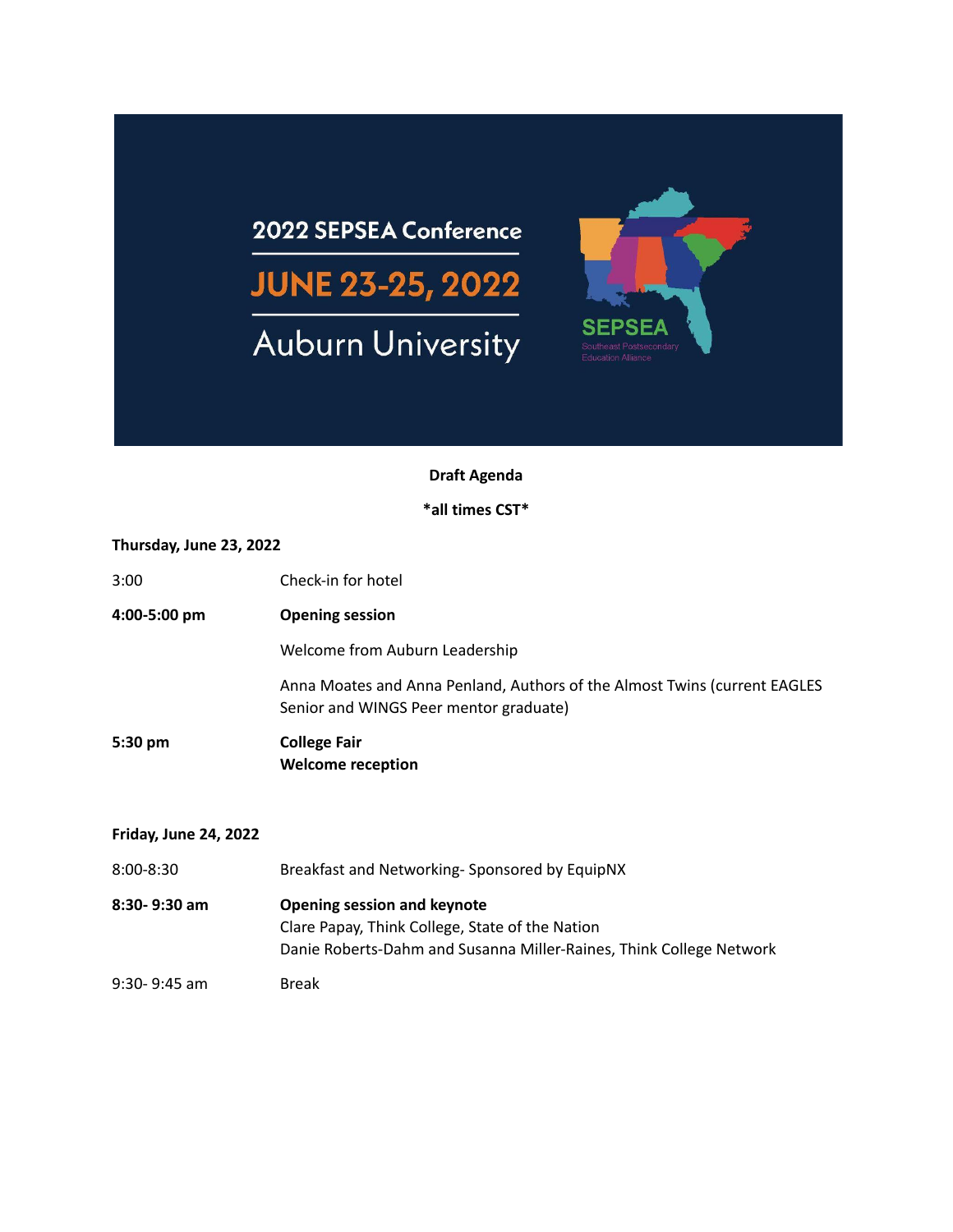#### **9:45-10:45 am Breakout session 1**

| Strand           | <b>Title</b>                        | Presenter(s)                    |
|------------------|-------------------------------------|---------------------------------|
| Campus Life      | How to Build a Positive and         | Kimberly Zogran                 |
|                  | Inclusive Campus Culture Culture    | <b>Clemson University</b>       |
| Employment       | Micro-Credentials: Small Name,      | Lauren Ozment                   |
|                  | <b>Big Implications</b>             | Claire Hebert                   |
|                  |                                     | Josh Griener                    |
|                  |                                     | <b>Auburn University</b>        |
| Mental Health/   | <b>Providing Mental Services to</b> | Kristin Johnson                 |
| Social-Emotional | Students with IDD: Is it possible?  | Emilee Martin                   |
|                  |                                     | Catrina Lucio                   |
|                  |                                     | Elizabeth Snow                  |
|                  |                                     | Arkansas State University       |
| Transition to    | Learning To Live Independently      | Lexie Law                       |
| Adulthood        | Through Dorm Life                   | Lipscomb University             |
| Transition to    | Gain More Time to Provide More      | Betty Patten, Auburn University |
| Adulthood        | Student Impact- Equip Platform      | Trent Kocurek, Equip            |
| Transition to    | Finding the Right IPSE Program;     | Lisa Ulmer                      |
| Adulthood        | What to Ask                         | University of Georgia           |

#### 10:45-11:00 am Break

#### **11:00 am- 12:00 pm Breakout session 2**

| Strand                               | <b>Title</b>                                                                                            | Presenter                                                                                              |
|--------------------------------------|---------------------------------------------------------------------------------------------------------|--------------------------------------------------------------------------------------------------------|
| Campus Life                          | Service Learning: Strengthening<br>Student-Led Independent Studies<br>in an IHE Program                 | Lauren Bethune-Dix, PhD<br>Leigh Gilchrist, Ed.D.<br><b>Vanderbilt University</b>                      |
| Employment                           | <b>Think College Network: National</b><br>Workgroups on Employment<br>Partnerships and CTE              | Elizabeth Evans Getzel, Virginia<br>Commonwealth<br>Dr. Drew Andrews, University of Central<br>Florida |
| Mental<br>Health/Social<br>Emotional | Things Our Post-Secondary<br>Students Carry: A Mental Health<br>Tool Kit                                | Claire Hebert<br><b>Sheridan Farley</b><br><b>Auburn University</b>                                    |
| Transition to<br>Adulthood           | Radical Partnership: The<br>Importance of Partnership(s) in the<br>Transition to Life After High School | Erin Fitzgerald<br>Laura Butler<br>University of Kentucky                                              |
| Transition to<br>Adulthood           | Beginning to End- How to best<br>support students in PSE programs                                       | Andrea Pewitt<br>Eby Browning<br><b>Lipscomb University</b>                                            |
| Campus Life                          | Recent National Data from TPSID<br>Model Demonstration Programs                                         | Clare Papay<br>Think College                                                                           |

12:00-1:15 pm **Lunch and Annual Meeting**

1:15-1:30 pm Break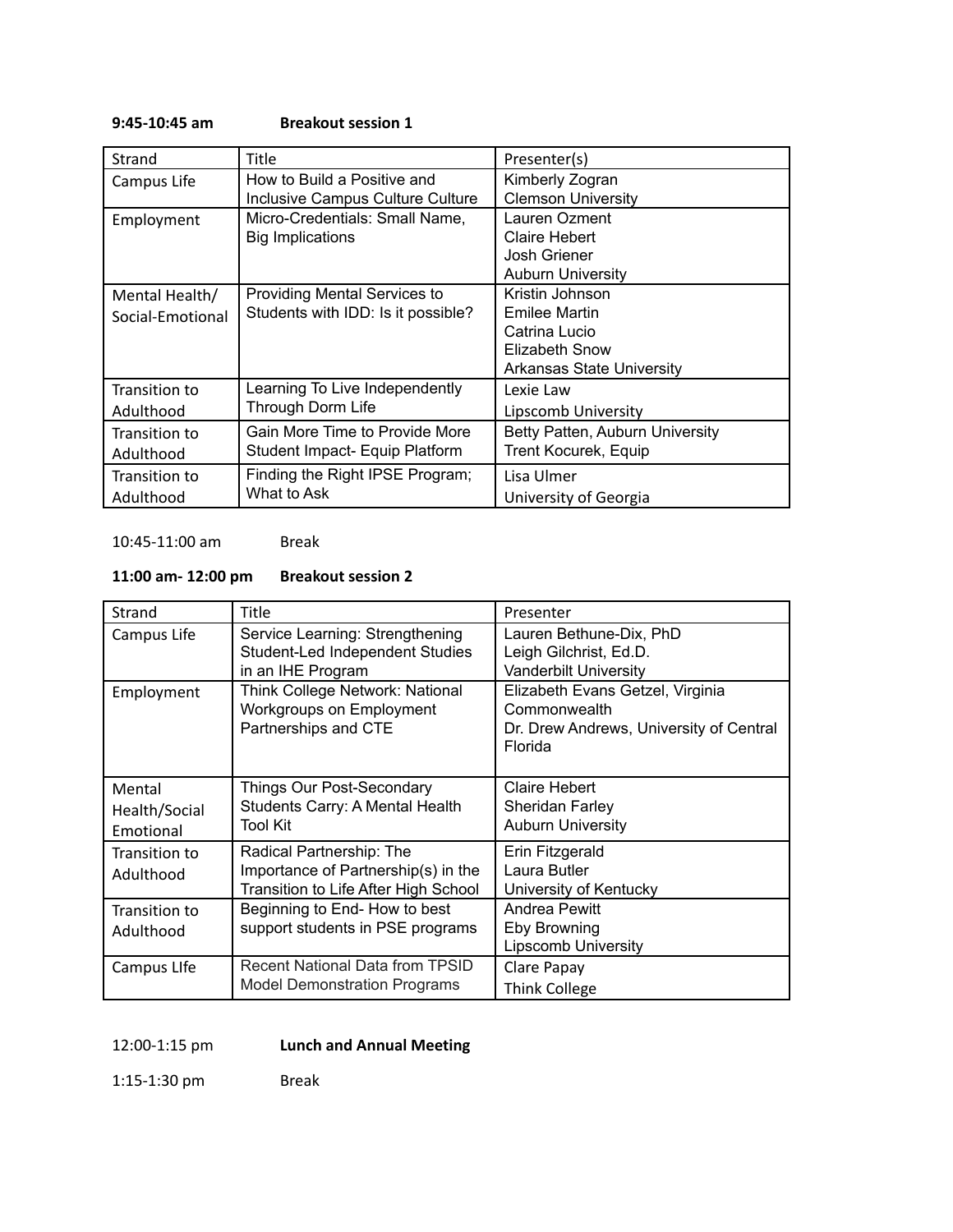#### **1:30- 2:30 pm Breakout session 3**

| Strand        | Title                                    | Presenter                          |
|---------------|------------------------------------------|------------------------------------|
| Campus Life   | Person-Centered Practices for            | Patrick Lane, IntellectAbility     |
|               | Students in Inclusive                    | Mayte Capo, Florida International  |
|               | <b>Post-Secondary Environments</b>       |                                    |
| Employment    | Preparing Young Adults with              | Kelli Cooley                       |
|               | Disabilities for Employment in the       | Katie Dobson                       |
|               | <b>Hospitality Industry</b>              | <b>Clemson University</b>          |
| Transition to | Golden Broom Challenge,                  | <b>Stephanie Willis</b>            |
| Adulthood     | Increasing Motivation and                | Sheridan Farley                    |
|               | <b>Engagement with Residence</b>         | <b>Auburn University</b>           |
|               | Checks                                   |                                    |
| Transition to | <b>Building Cohesive Connections for</b> | Cheryl L Morgan                    |
| Adulthood     | <b>Successful Transition Beyond IPSE</b> | Karen Diegelmann                   |
|               |                                          | Jacklyn Masiello                   |
|               |                                          | <b>Coastal Carolina University</b> |
| Employment    | <b>Vocational Rehabilitation</b>         | Russ Thelin                        |
|               |                                          | <b>Think College</b>               |

#### 2:30-2:45 pm Break

### **2:45-3:45 pm Breakout session 4**

| Strand                               | Title                                                                                                                             | Presenter                                                                                                                     |
|--------------------------------------|-----------------------------------------------------------------------------------------------------------------------------------|-------------------------------------------------------------------------------------------------------------------------------|
| Campus Life                          | Broaching the Subject: Addressing<br>and Enacting Antiracism and<br>Antibias with students in an IPSE<br>Program                  | Amber Carmody<br>Aura Ciungan<br>University of Tennessee                                                                      |
| Mental<br>Health/Social<br>emotional | Good Friends and Great<br><b>Adventures: Social Skills for Adults</b><br>with IDD and Autism                                      | Kristin Johnson<br><b>Blake Sandusky</b><br><b>Elizabeth Snow</b><br>Asher Pimpleton-Gray<br><b>Arkansas State University</b> |
| Transition to<br>Adulthood           | Program Initiatives that Support<br>Students with Intellectual<br>Disabilities in an Inclusive<br>Postsecondary Education Program | Diana M. Valle-Riestra<br>Kaley Adams<br><b>Florida Atlantic University</b>                                                   |
| Transition to<br>Adulthood           | Fostering Self-Determination:<br>Putting College Students in the<br>Driver's Seat                                                 | Kelly Kelley<br>Alexandra Raxter<br><b>Brad Davis</b><br><b>Western Carolina University</b>                                   |
| Transition to<br>Adulthood           | Developing Cooking Skills to<br>Increase Independence                                                                             | Andrea Pewitt<br><b>Eby Browning</b><br>Lipscomb University                                                                   |
| Transition to<br>Adulthood           | Academic Enabling Behaviors of<br>Students with ID in IPSE Programs                                                               | Katherine McLendon<br>Andrew Roach<br><b>Quynh Wellons</b><br><b>Catherine Perkins</b><br>Georgia State University            |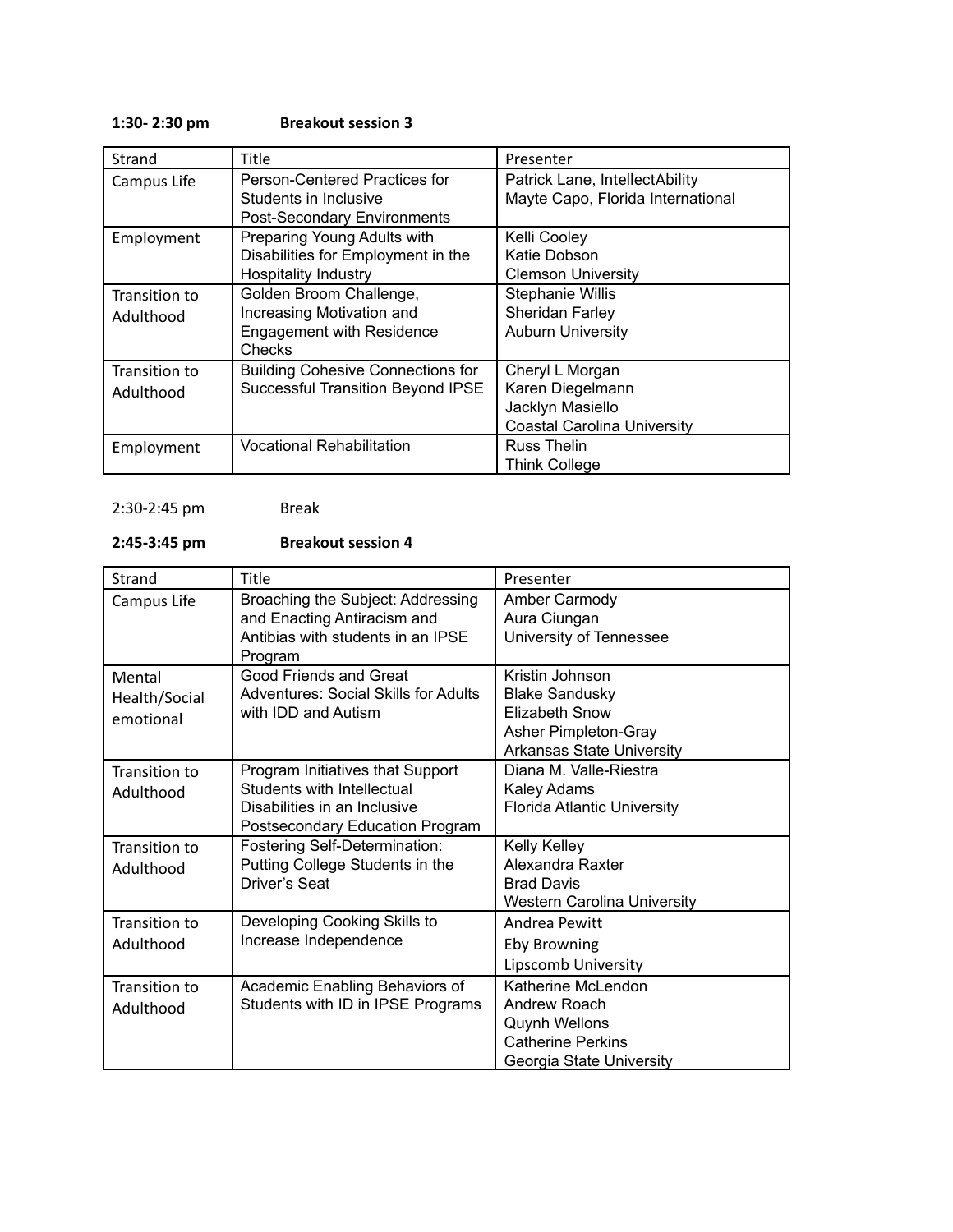#### **4:00 Meet n Greet with the Raptor Center** Popcorn and lemonade

Dinner on your own (See recommended restaurants)

#### **Saturday, June 25, 2022**

| $9:00 - 10:00$ am  | <b>Breakfast and Job-alike Networking</b> |  |
|--------------------|-------------------------------------------|--|
|                    | State Alliances                           |  |
|                    | Employment                                |  |
|                    | <b>Program Directors</b>                  |  |
|                    | Academics                                 |  |
|                    | Peer mentoring                            |  |
|                    | Residential                               |  |
|                    | Program evaluation/research               |  |
| $10:00 - 10:15$ am | Break                                     |  |

#### **10:15-11:15 am Breakout session 5**

| Strand                               | Title                                                                                                             | Presenter                                                                                         |
|--------------------------------------|-------------------------------------------------------------------------------------------------------------------|---------------------------------------------------------------------------------------------------|
| Campus Life                          | <b>UMatter: Preparing students with</b><br>intellectual disabilities for<br>successful postsecondary<br>education | Jayme Joslyn<br>University of South Florida- St<br>Petersburg                                     |
| Campus Life                          | Civil Rights Legislation and<br>Postsecondary Education<br>Programs                                               | Tom E.C. Smith<br>University of Arkansas                                                          |
| Mental<br>Health/Social<br>emotional | Mentoring: Characteristics of<br>mentor-mentee relationships and<br>impact on mentor                              | Kristin Johnson<br><b>Blake Sandusky</b><br>Karen L. Yanowitz<br><b>Arkansas State University</b> |
| Transition to<br>Adulthood           | Teaching, Including, and Supporting<br>College Students with Intellectual<br><b>Disability</b>                    | Kelly Kelley<br>Western Carolina University                                                       |
| Transition to<br>Adulthood           | Goal-focused Learning Process: An<br>Alternative to Specialized Courses                                           | Kathleen Becht<br>Think College                                                                   |

11:15-11:30 am Break